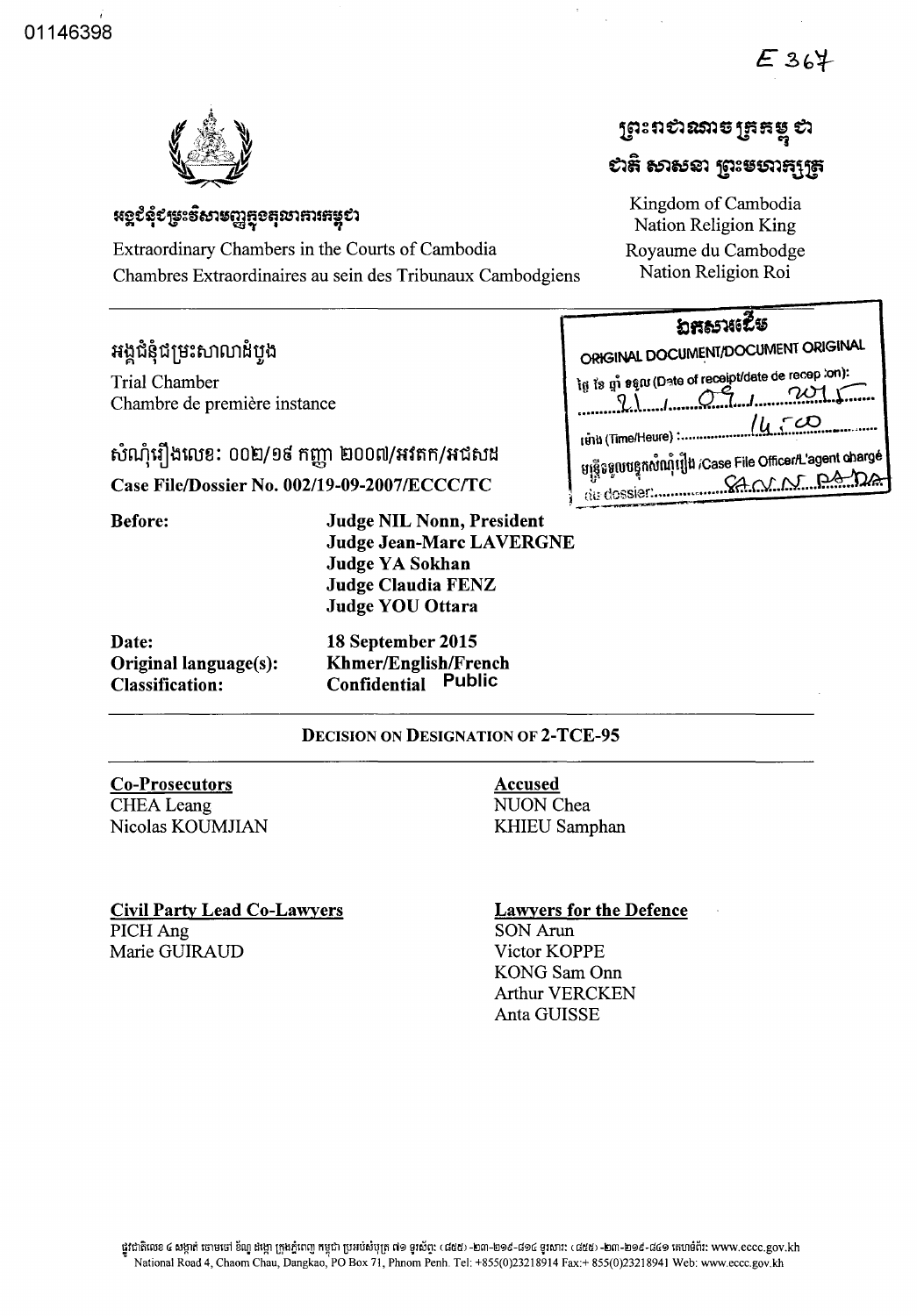### **1. INTRODUCTION**

1. The Co-Prosecutors propose to call 2-TCE-95 as an expert in relation to the trial topic concerning the Treatment of the Cham in Case  $002/02$ .<sup>1</sup> The KHIEU Samphan Defence opposes the designation of 2-TCE-95 as an expert. During the Further Initial Hearing held on 30 July 2014, the Trial Chamber invited the Parties to comment on the objections raised by the KHIEU Samphan Defence.<sup>2</sup>

### **2. SUBMISSIONS**

2. The Co-Prosecutors request that 2-TCE-95 be examined before the Chamber on the following subjects:

Religious suppression of the Cham by the Khmer Rouge from 1970 onward; the 1975 Cham rebellions; the execution of male and female Cham rebels; the forced movements of the Cham; the execution of Cham in Kroch Chhmar District in 1978; the execution of Cham prisoners at S-21 Security Center; and estimated numbers of Cham killed as a result of the policies of the Khmer Rouge. <sup>3</sup>

3. In support of 2-TCE-95's qualification as an expert, the Co-Prosecutors point to the numerous interviews conducted by 2-TCE-95 with victims and witnesses in preparation of two books he authored on the treatment of the Cham during the Khmer Rouge period. They also highlight that 2-TCE-95 was a researcher with the Documentation Center of Cambodia (DC-Cam), and is currently employed as an analyst in the Office of the Co-Investigating Judges of the ECCC (OCIJ).4

4. The KHIEU Samphan Defence responds that no information has been offered by the Co-Prosecutors as to 2-TCE-95's academic degrees or the academic institutions where they were supposedly obtained.<sup>5</sup> It also raises concerns about 2-TCE-95's impartiality considering both his work with DC-Cam, the approach of which to historical truth is alleged to be questionable, and his current employment with the OCIJ.<sup>6</sup> Finally, the KHIEU Samphan Defence objects to

<sup>&</sup>lt;sup>1</sup> Annex III – OCP Updated Witness, Civil Party and Expert Summaries, E305/6.4, 9 May 2014, pp. 47-48; see *also* Annex II - OCP Expert List, *E9/4.2,* 28 January 2011, p. 5.

 $2$  T. 30 July 2014 (Further Initial Hearing), p. 59.

<sup>3</sup> Annex III - OCP Updated Witness, Civil Party and Expert Summaries, *E305/6.4,* 9 May 2014, pp. 47-48

<sup>4</sup> Annex III - OCP Updated Witness, Civil Party and Expert Summaries, *E305/6.4,* 9 May 2014, p. 47.

*<sup>5</sup> Opposition de la Defense de M KH1EU Samphdn a fa comparution de certain personnes proposees aux fins d'audition au cours du proces 002102 et demande de clarification sur la portee exacte des debats suite a la nouvelle decision de disjonction E3011911, E305/9,* 30 May 2014, (KHIEU Samphan Objection), paras 41, 42.

<sup>6</sup> KHIEU Samphan Objection, paras 41- 42; *see also* T. 30 July 2014 (Further Initial Hearing), p. 110.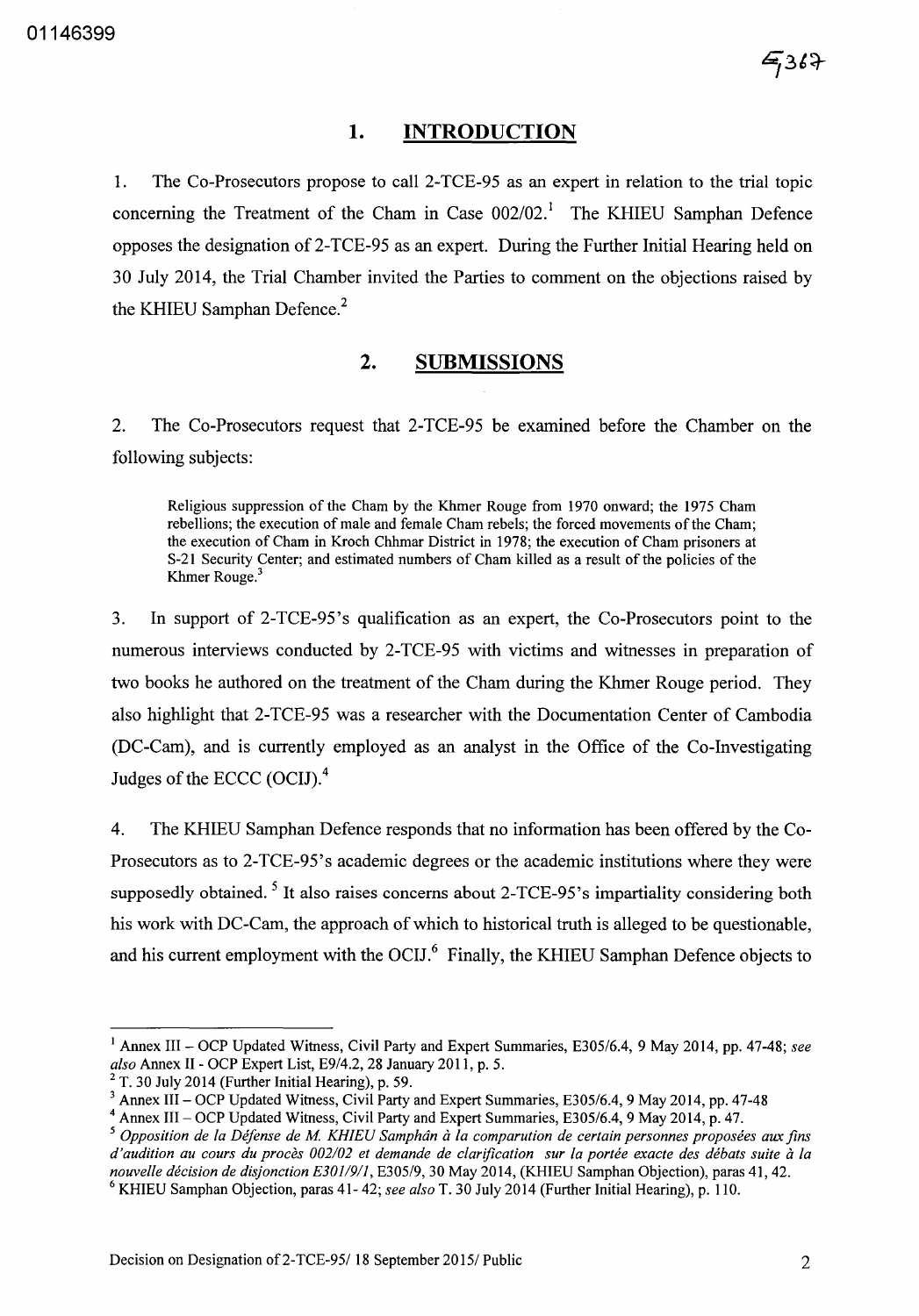the designation of 2-TCE-95 as an expert because his status as a victim and witness of certain events is incompatible with that of an expert.<sup>7</sup>

5. The Co-Prosecutors reply that the research that led to the publication of the two books written by 2-TCE-95, both included in the list of documents for Case *002/02,* "is the credential that  $\ldots$  [2-TCE-95] is an expert qualified to testify on this issue."<sup>8</sup> They also submit that questions of impartiality are matters relevant to the weight to be given to the evidence rather than its admission.<sup>9</sup>

## **3. APPLICABLE LAW**

6. Internal Rule 31 establishes that a Chamber may seek expert opinion "on any subject deemed necessary to [ $\dots$ ] proceedings before the ECCC" (IR 31(1)) and shall appoint the expert by order setting out the exact assignment of the expert  $(IR 31(3))$ . Pursuant to Internal Rule 80bis (2): "Where the Chamber considers that the hearing of a proposed [...] expert would not be conducive to the good administration of justice, it shall reject that such person be summoned." The Internal Rules do not provide a definition of expert or set out the minimum qualifications or experience an individual must possess in order to be appointed as expert before the ECCC.

7. According to international jurisprudence, an expert is an individual that has specialised knowledge, experience or skills that could assist a Chamber in its understanding of specific issues in dispute requiring special knowledge in a specific field.<sup>10</sup> Experts provide clarification, context, or additional assistance for the purpose of a Chamber's assessment of the evidence.<sup>11</sup> The Chamber has found that where an expert also has personal knowledge of facts relevant to the Democratic Kampuchea period, in addition to being called as expert, he or she may be questioned on those facts. 12

<sup>7</sup> KHIEU Samphan Objection, para. 42.

<sup>8</sup> T. 30 July 2014 (Further Initial Hearing), p. 75.

<sup>9</sup> T. 30 July 2014 (Further Initial Hearing), p. 75.

<sup>&</sup>lt;sup>10</sup> Decision on Assignment of Experts, E215, 5 July 2012, (Decision on Assignment of Experts), para. 16; *Prosecutor* v. *Popovic et al.,* Case No. IT-05-88-T, Decision on Defence Rule 94 *his* notice regarding Prosecution Expert Witness Richard Butler, 19 September 2007, (Decision on Richard Butler ICTY), para. 23; *Nahimana* v. *Prosecutor,* Case No. ICTR-99-52-A, Judgement, 28 November 2007, *(Nahimana* Appeal Judgement), para. 198.

<sup>&</sup>lt;sup>11</sup> Decision on Assignment of Experts, para. 16.

<sup>&</sup>lt;sup>12</sup> Decision on Assignment of Experts, para. 18; Decision on Designation of TCE-33, E283, 26 April 2013, (Decision on Designation of TCE-33), para. 16.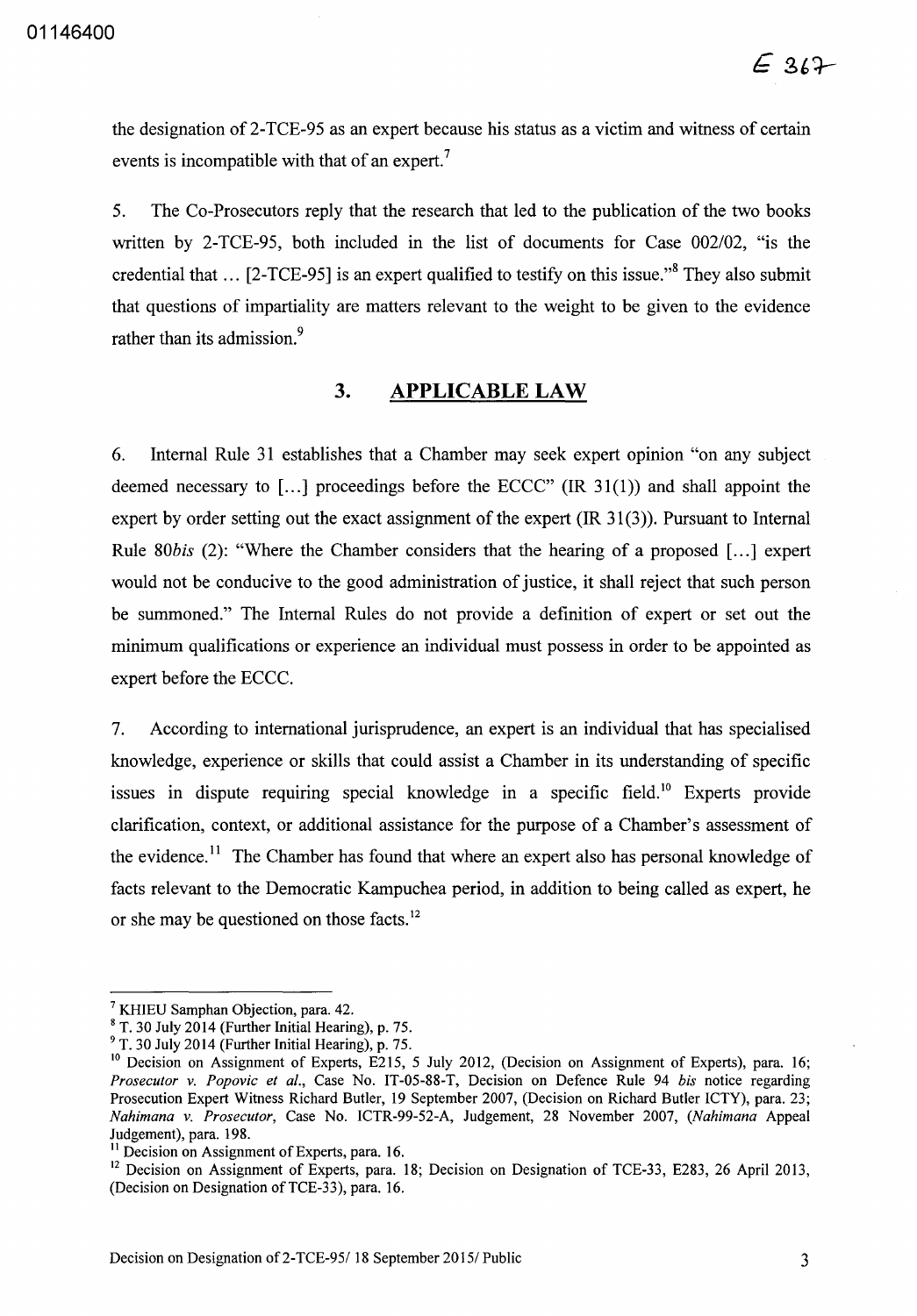8. It is for the Trial Chamber to decide whether an individual may be called to testify as an expert. The question before the Chamber is whether the proposed expert has relevant skill or knowledge that might assist the Chamber as finder of fact in understanding the evidence before it.<sup>13</sup> In determining whether the proposed expert possesses the relevant skill or knowledge of an expert, the Trial Chamber may consider the individual's curriculum vitae, articles, publications or other information, including the proposed expert's former and current positions. 14 Further, the fact that a proposed expert has had previous association with an external organisation or is currently employed by an office within the ECCC does not disqualify him or her from being called as an expert.<sup>15</sup>

9. Challenges regarding bias or lack of independence of an individual called as an expert are matters that are relevant to the weight of the evidence to be given by him or her rather than to its admissibility.<sup>16</sup> Further, the extent of a proposed expert's involvement in investigations or the preparation of the prosecution's case, or the impact of personal knowledge as a witness or of suffering experienced as victim of events relevant to the field of expertise can be explored during questioning, thus giving the Accused full opportunity to challenge the expert's evidence.<sup>17</sup> The assessment of a proposed expert's qualifications and bias are made on a case-by-case basis in light of all the circumstances.<sup>18</sup>

<sup>&</sup>lt;sup>13</sup> *KAING Guek Eav alias Duch*, Case 001/18-07-2007/ECCC/TC, Decision on Protective Measures for Witnesses and Experts and on Parties' Request to Hear Witnesses and Experts Reasons, E40/1, 10 April 2009, para. 26; *see also* Decision on Assignment of Experts, para. 16.

<sup>14</sup> Decision on Assignment of Experts, para. 15. *See also Prosecutor* v. *Zdravko Tolimir,* Case No. IT-05-88/2-T, Decision on Admission of Expert Report of Ratko Skrbic with Separate Opinion of Judge Mindua and Dissenting Opinion of Judge Nyambe, 22 March 2012, para. 14; Decision on Richard Butler ICTY, para. 24; *Prosecutor* v. *Vojislav Seselj,* Case No. IT-03-67-T, Decision on expert status of Reynaud Theunens, 12 February 2008, (Decision Reynaud Theunens ICTY), para. 28.

<sup>15</sup> Decision on Assignment of Experts, para. 15; Decision on Designation ofTCE-33, para. 13; *KAING Guek Eav alias Duch,* Case *001l18-07-2007IECCC/TC,* Decision on Protective Measures for Witnesses and Experts and on Parties' Request to Hear Witnesses and Experts Summary, E40, 3 April 2009, p. 5; Decision Reynaud Theunens ICTY, para. 29 .

<sup>16</sup> Decision on Assignment of Experts, para. 15; Decision on Designation of TCE-33, para. 13; *see also* Decision on Richard Butler ICTY, para. 26; Decision Reynaud Theunens ICTY, paras 28-29.

<sup>17</sup>*See* Decision on Designation of TCE-33, paras 13-15; *Nahimana* Appeal Judgement, para 199; Decision Reynaud Theunens ICTY, paras 28-29.

<sup>&</sup>lt;sup>18</sup> Decision on Designation of TCE-33, para. 14 and citations therein. Here, the Chamber noted that in two cases before the ICTY, the same individual was denied expert status because his involvement with the investigations was such that his opinion could not be regarded as having the appearance of impartiality on which findings crucial to the guilt or innocence of the accused could be made. The same person was however called as expert in two other cases before the ICTY.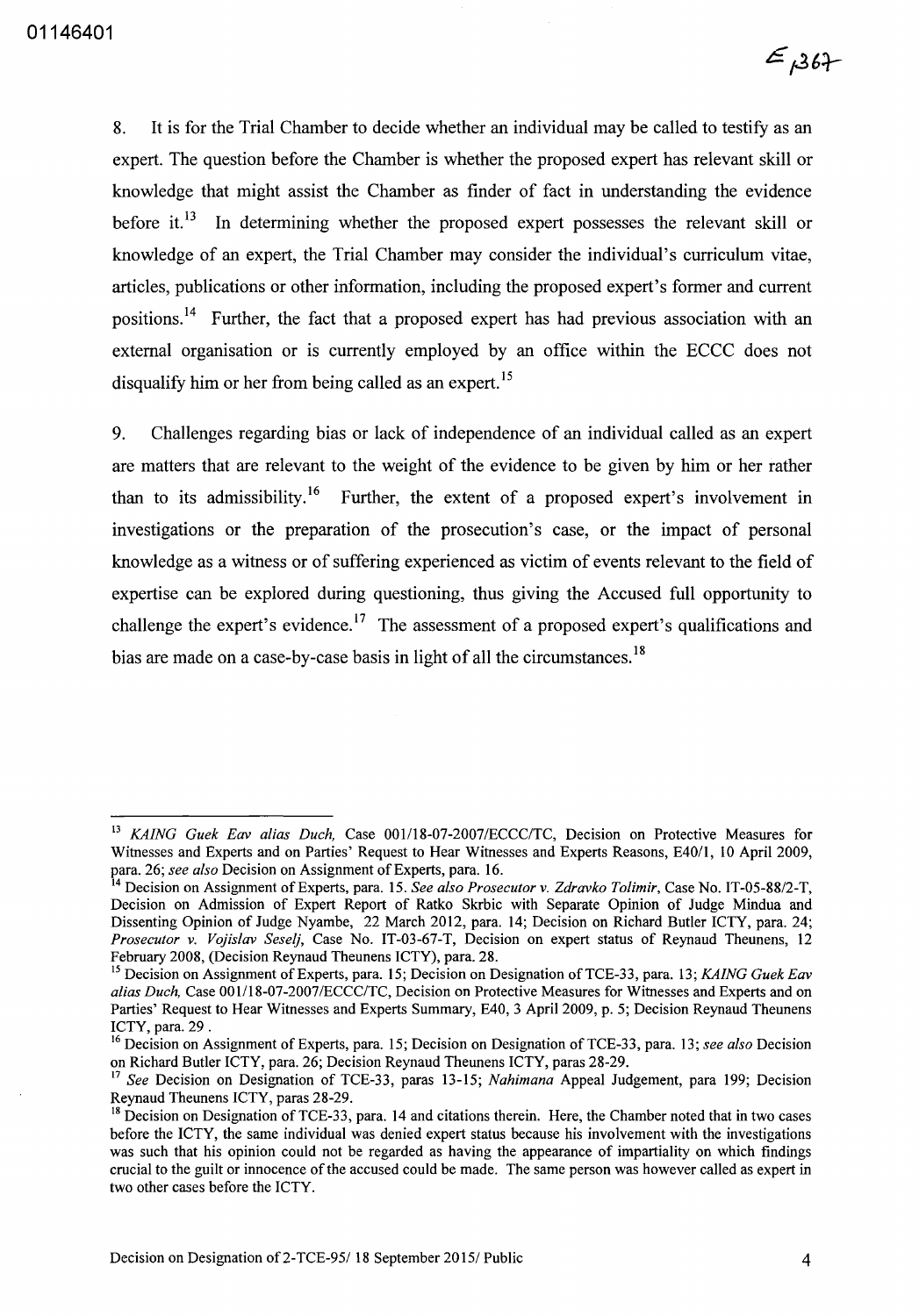#### **4. ANALYSIS**

10. The Chamber recalls that proof of an academic qualification is not a prerequisite for an individual to be qualified as expert. As noted above, a Trial Chamber may consider the individual's curriculum vitae, articles, publications or other information, including the proposed expert's former and current positions in order to determine whether it will hear him or her as expert.<sup>19</sup> The Chamber notes that 2-TCE-95 has worked for several of years as a researcher at DC-Cam, an organisation specialised in cataloguing and analysing documentary materials on the Khmer Rouge regime for historical purposes, and currently works as an analyst with the OCIl. While working as researcher for DC-Cam, 2-TCE-95 authored two books based on his research into the history of the Cham during the Khmer Rouge regime, both of which are on the Case File and have been relied upon in the Closing Order.<sup>20</sup> One of the books also sets out the research methodology employed by 2-TCE-95 for the preparation of the book.<sup>21</sup> The Chamber notes that 2-TCE-95 conducted detailed research and numerous interviews with victims and witnesses in conjunction with the preparation of these books.<sup>22</sup> It further notes that some excerpts of these books have already been used in court by various Parties, including by both Defence teams.<sup>23</sup> One of the books provides a collection of eyewitness accounts of the events that unfolded in the Kroch Chhmar district from 1970 to 1979, gathered by 2-TCE-95 over a period of three years. Based on these accounts and documentary material, 2-TCE-95 provides an analysis of the Khmer Rouge policy towards the Cham and how it was implemented from 1970 until 1979.<sup>24</sup> This book also deals with two Cham rebellions against the Khmer Rouge in September and October 1975 that are referred to in the Closing Order.<sup>25</sup> The other book authored by 2-TCE-95 profiles 13 Cham imprisoned at S-21. For each of them, he compares data on arrest, imprisonment and

<sup>19</sup>*See supra,* para. 8.

<sup>20</sup> Annex III - OCP Updated Witness, Civil Party and Expert Summaries, *E305/6.4,* 9 May 2014, p. 47; Osman YSA, *Oukoubah: Justice for the Cham Muslims under the Democratic Kampuchea Regime* (Phnom Penh: Documentation Center of Cambodia, 2002), *E3/1822;* Osman YSA, *The Cham Rebellion: Survivors' Stories from the Villages* (Phnom Penh: Documentation Center of Cambodia, (2006), *E3/2653; see* Closing Order paras 748-789.

<sup>&</sup>lt;sup>21</sup> Osman YSA, *Oukoubah: Justice for the Cham Muslims under the Democratic Kampuchea Regime* (Phnom Penh: Documentation Center of Cambodia, 2002), E3/l822, pp. v, 149-151.

<sup>&</sup>lt;sup>22</sup> Osman YSA, *Oukoubah: Justice for the Cham Muslims under the Democratic Kampuchea Regime* (Phnom Penh: Documentation Center of Cambodia, 2002), *E3/1822,* pp. 101-117, 149-151.

*<sup>23</sup> See* T. 7 September 2015 (IT Sen), pp. 70-72, 83-84; T. 9 September 2015 (SOS Min), pp. 10-11,21,34,36- 38,41,44,46-47.

<sup>&</sup>lt;sup>24</sup> Osman YSA, *The Cham Rebellion: Survivors' Stories from the Villages* (Phnom Penh: Documentation Center of Cambodia, (2006), *E3/2653.* 

<sup>25</sup> Osman YSA, *The Cham Rebellion: Survivors' Stories from the Villages* (Phnom Penh: Documentation Center of Cambodia, (2006), *E3/2653,* pp. 53-112; Closing Order, paras 758-759.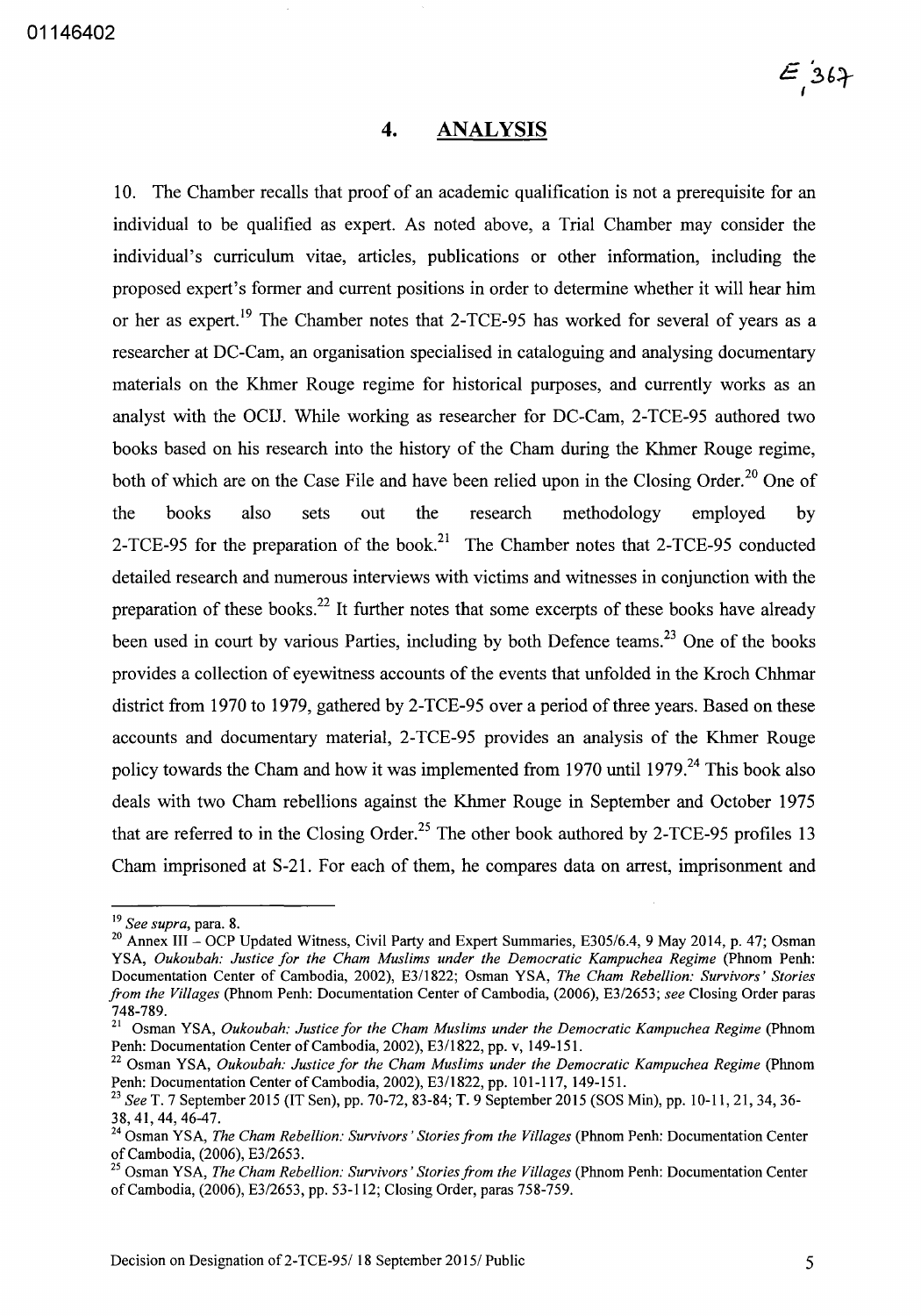execution from S-21 documents, with information supplied by family members and other witnesses interviewed by the author.. Later in the book, he analyses the Democratic Kampuchea policies towards Islam based on these 13 profiles as well as other documents.<sup>26</sup> The Chamber fmds that the special knowledge that 2-TCE-95 gained through his work and the research he conducted in support of these two books may assist the Chamber in understanding the evidence before it on the topic of the Treatment of the Cham.

11. Regarding concerns as to 2-TCE-95's potential bias, the Chamber recalls that challenges to the impartiality and independence of an expert are matters related to the evaluation of the evidence and not to its admissibility, $27$  and finds that the Parties will be able to test the expert's impartiality and independence during his testimony. This will further assist the Chamber in assigning appropriate weight to 2-TCE-95's expert testimony as well as those documents on the record authored by him. Further, the Chamber recalls that it is not bound by the evidence or conclusions given by an expert, and that these will be subject to the same rules and open to the same scrutiny as any other piece of evidence put before the Chamber.

12. Finally, the Chamber finds that 2-TCE-95's status as a victim and factual witness of the Khmer Rouge is not in itself sufficient to exclude him being heard as an expert. The Chamber will nevertheless take his status as victim and factual witness into consideration when assessing his evidence. As per the practice of this Chamber, considering that 2-TCE-95 may be able to testify on matters of fact, the Chamber will hear him on any relevant factual evidence.<sup>28</sup>

13. In light of all of the above the Chamber fmds that it is in the interests of justice to call 2- TCE-95 as an expert.

<sup>&</sup>lt;sup>26</sup> Osman YSA, *Oukoubah: Justice for the Cham Muslims under the Democratic Kampuchea Regime* (Phnom Penh: Documentation Center of Cambodia, 2002), E311822, pp. 11-75, 77-100.

*<sup>27</sup> See supra,* paras 8-9.

<sup>&</sup>lt;sup>28</sup> See Decision on Assignment of Experts, para. 18; Decision on Designation of TCE-33, para. 16.